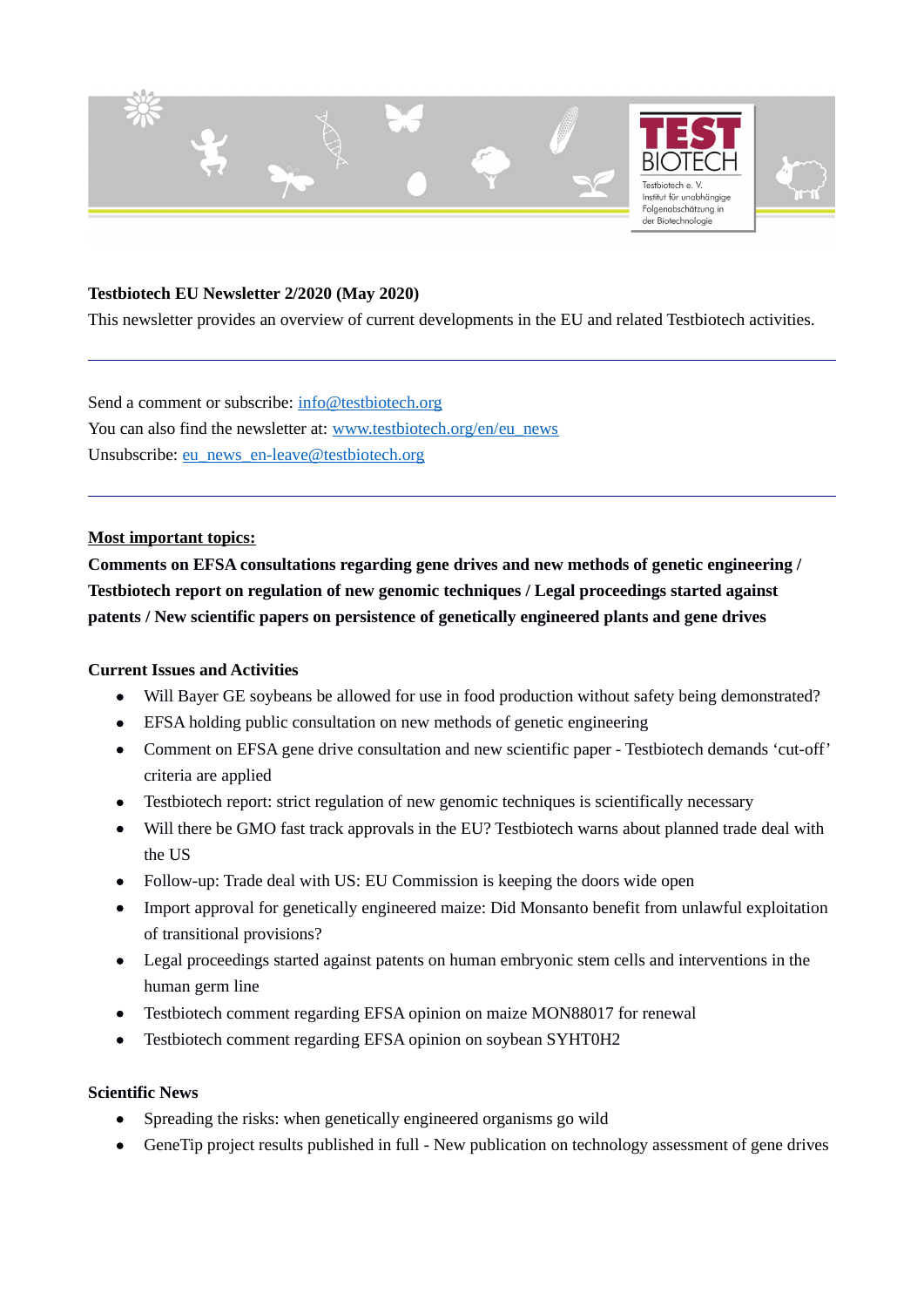### **News from EFSA**

- Scientific advice on Testbiotech requests for internal review of Commission Implementing Decisions on soybean MON 89788 and soybean A2704‐12
- Public consultation on the GMO Panel draft scientific opinion on genetically modified plants obtained through synthetic biology
- Public consultation on the draft EFSA Scientific Committee opinion "Evaluation of existing guidelines for their adequacy for the microbial characterisation and environmental risk assessment of micro-organisms obtained through synthetic biology"
- EFSA assessment of mixtures of multiple pesticides
- Stakeholder workshop "Problem formulation for the environmental risk assessment of gene drive modified insects" (15 May 2019, Brussels)

### **Current Issues and Activities**

### **Will Bayer GE soybeans be allowed for use in food production without safety being demonstrated?**

In May, the EU Parliament voted with a huge majority against the import of genetically engineered (GE) soybeans (MON 87708 x MON 89788 x A5547-127) resistant to three herbicides produced by Bayer. The European Food Safety Authority (EFSA) considered the soybeans which inherit several transgenes, to be safe for human consumption. However, according to the EU Parliament, the risk assessment was not sufficient. One reason: the soybeans have not been tested for combinatorial effects arising from the genetic interventions and the residues from spraying with herbicides glyphosate, dicamba and glufosinate. <https://www.testbiotech.org/en/news/bayer-ge-soybeans-allowed-without-safety-being-demonstrated>

#### **EFSA holding public consultation on new methods of genetic engineering**

The European Food Safety Authority (EFSA) is holding a public consultation on plants developed with new methods of genetic engineering (genome editing). The EFSA draft document looks at changes made to the genome using tools such as CRISPR/Cas, but without the insertion of additional gene sequences. Testbiotech has concluded that the published draft suffers extensively from not taking numerous relevant publications and important scientific findings into account. Comments can be submitted until 27 May.

<https://www.testbiotech.org/en/news/efsa-holding-public-consultation-new-methods-genetic-engineering> Link to the consultation: [http://www.efsa.europa.eu/en/consultations/call/public-consultation-applicability](http://www.efsa.europa.eu/en/consultations/call/public-consultation-applicability-efsa-opinion-site-directed)[efsa-opinion-site-directed](http://www.efsa.europa.eu/en/consultations/call/public-consultation-applicability-efsa-opinion-site-directed) 

## **Comment on EFSA gene drive consultation and new scientific paper - Testbiotech demands that 'cutoff' criteria are applied**

The European Food Safety Authority (EFSA) carried out a public consultation on guidance for the risk assessment of so-called gene drives at the request of the EU Commission. At the same time, a new Testbiotech scientific paper was accepted after peer review. The paper shows that the EFSA concept is insufficient. To control the risks of gene drives, 'cut-off criteria' need to be defined to prevent the uncontrolled spread of genetically engineered organisms.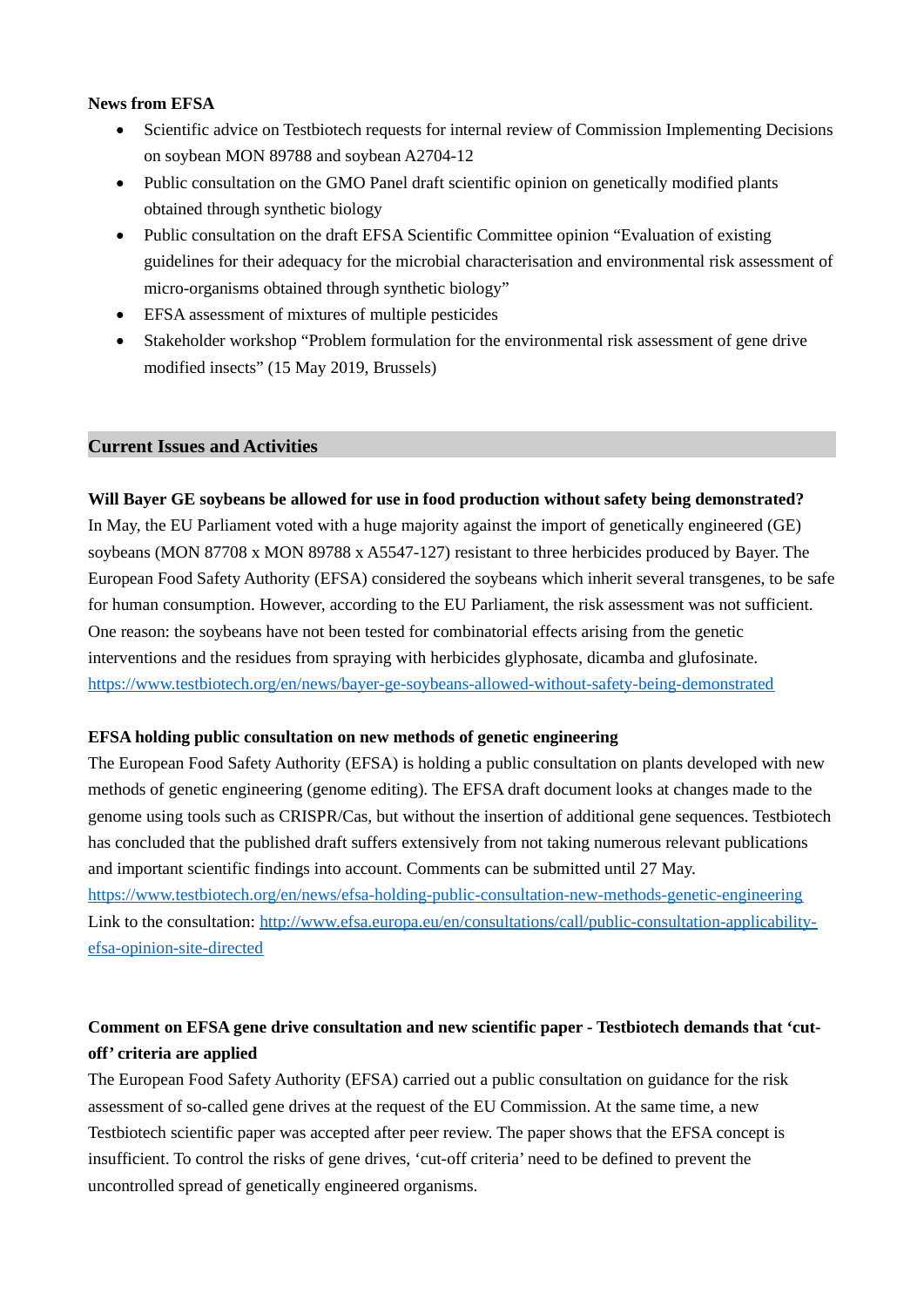Link:<https://www.testbiotech.org/en/news/EFSA-discusses-risk-assessment-of-gene-drives> The EFSA consultation: [http://www](http://wwwLink/) [.efsa.europa.eu/en/consultations/call/public-consultation-gmo-panel](http://www.efsa.europa.eu/en/consultations/call/public-consultation-gmo-panel-scientific-opinion-evaluation)[scientific-opinion-evaluation](http://www.efsa.europa.eu/en/consultations/call/public-consultation-gmo-panel-scientific-opinion-evaluation)

### **Testbiotech report: strict regulation of new genomic techniques is scientifically necessary**

In a new report published in March, Testbiotech provides an overview of the latest research developments in environmental risk assessment and new methods of genetic engineering. The authors come to the conclusion that there are imperative scientific reasons for all organisms derived from these new techniques to undergo mandatory risk assessment before they can be released or marketed. Therefore, regulation requirements foreseen by current GMO law in the EU must be mandatory whether or not additional DNA sequences are inserted. In addition, a broad range of ethical and social issues must be taken into account by the regulatory decision-makers.

[https://www.testbiotech.org/en/news/new-report-strict-regulation-new-genomic-techniques-scientifically](https://www.testbiotech.org/en/news/new-report-strict-regulation-new-genomic-techniques-scientifically-necessary)[necessary](https://www.testbiotech.org/en/news/new-report-strict-regulation-new-genomic-techniques-scientifically-necessary)

The report: <https://www.testbiotech.org/node/2569>

## **Will there be GMO fast track approvals in the EU? Testbiotech warns about planned trade deal with the US**

Testbiotech has warned in a letter to the EU Commission against a planned trade agreement between the EU and the Trump administration. The deal might allow fast track approvals for genetically engineered plants. Such plans were reported by the media in Brussels. They would be contrary to the views of many experts in EU member states and independent scientists, who have repeatedly drawn attention to substantial insufficiencies and gaps in current EU risk assessment. Current standards in risk assessment should be substantially tightened rather than weakened as demanded by the US government and industry. <https://www.testbiotech.org/en/news/will-there-be-gmo-fast-track-approvals-eu>

### **Follow-up: Trade deal with US: EU Commission is keeping the doors wide open**

In an answer to Testbiotech, the EU Commission rejected the concerns regarding a new trade deal with the US. According to the letter from the EU Commission, there are no plans to change the legal standards. However, "*on the other hand, the EU and the US are engaged in regular dialogues on biotechnology policies in both parties, with a view to exchange information and foster cooperation in innovative biotechnology fields.*"

<https://www.testbiotech.org/en/news/trade-deal-us-eu-commission-keeping-doors-wide-open>

## **Import approval for genetically engineered maize: Did Monsanto benefit from unlawful exploitation of transitional provisions?**

Testbiotech is concerned that Monsanto (Bayer) unlawfully obtained an import authorisation for genetically engineered maize without a proper risk assessment as required by EU regulations. The reason: officially, Monsanto filed its application for market approval just before a more rigorous EU regulatory framework for risk assessment came into force. However, there are doubts that the application was actually filed in time. <https://www.testbiotech.org/en/news/dubious-import-approval-genetically-engineered-maize>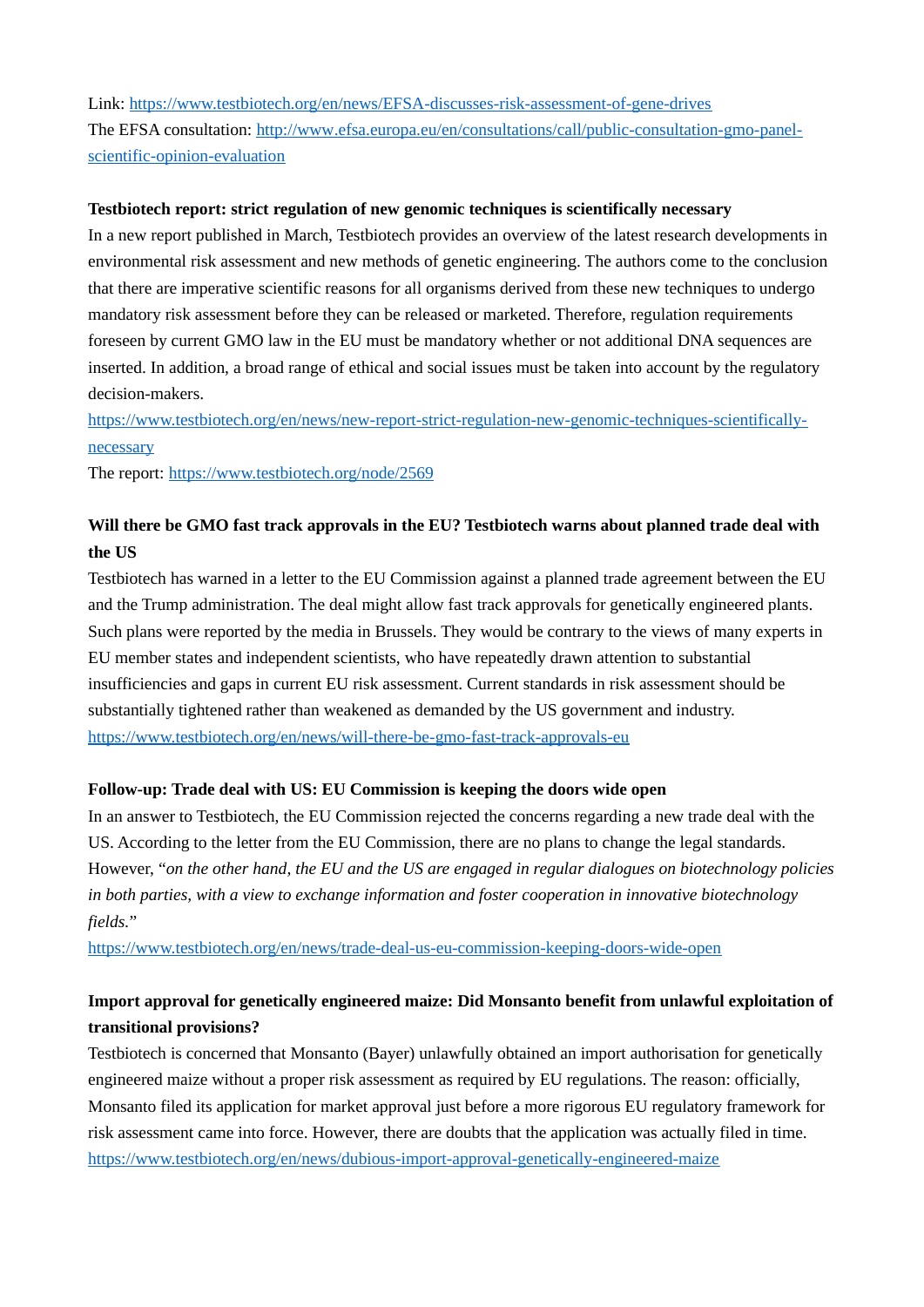## **Legal proceedings started against patents on human embryonic stem cells and interventions in the human germ line**

Testbiotech started legal proceedings in two cases against patents. The cases were initiated to clarify fundamental ethical questions in patent law, especially in regard to the protection of human dignity. A case was filed at the German Federal patent court (Bundespatentgericht) in a bid to nullify the German patent (DE102004062184), which claims uses of human embryos to obtain stem cells. In addition, Testbiotech has filed an opposition to a European patent on uses of the so-called CRISPR/Cas gene scissors; the well-known scientists Jennifer Doudna and Emmanuelle Charpentier are named as the inventors in this patent (EP3401400). The human germ line and the commercial use of human embryos are not definitively excluded in this patent as required in law. In addition, the patent claims the application of CRISPR/Cas on plants and animals.

[https://www.testbiotech.org/en/press-release/legal-proceedings-patents-human-embryonic-stem-cells-germ](https://www.testbiotech.org/en/press-release/legal-proceedings-patents-human-embryonic-stem-cells-germ-line)[line](https://www.testbiotech.org/en/press-release/legal-proceedings-patents-human-embryonic-stem-cells-germ-line)

### **Testbiotech comment regarding EFSA opinion on maize MON88017 for renewal**

Testbiotech published an analysis of EFSA's opinion regarding maize MON88017. This maize produces Cry3Bb1 protein toxic to the larvae of *Coleoptera* (beetles) that feed below the ground and a CP4 EPSPS protein for tolerance to glyphosate-containing herbicides.

<https://www.testbiotech.org/content/testbiotech-comment-efsa-maize-mon88017-renewal> EFSA opinion:<https://efsa.onlinelibrary.wiley.com/doi/10.2903/j.efsa.2020.6008>

### **Testbiotech comment regarding EFSA opinion on soybean SYHT0H2**

Testbiotech published an analysis of EFSA's opinion on soybean SYTH0H2. The soybean contains genes conferring resistance to two groups of herbicides, glufosinate and mesotrione, as well as other HPPD inhibitors (such as isoxaflutole).

<https://www.testbiotech.org/en/node/2562>

EFSA opinion:<https://efsa.onlinelibrary.wiley.com/doi/10.2903/j.efsa.2020.5946>

#### **Scientific News**

#### **Spreading the risks: When genetically engineered organisms go wild**

A new peer-reviewed paper was published in the international *Environmental Sciences Europe* journal. The paper addresses specific environmental risks associated with genetically engineered (GE) plants that can spread and propagate in the environment. It is the first publication with a focus on the risk assessment of socalled next generation effects. The review addresses unintended effects that were observed in spontaneous hybrid offspring but absent in the original plants. Some of the risks include a higher invasive potential of the GE plants and/or disruption of the associated ecosystems.

<https://enveurope.springeropen.com/articles/10.1186/s12302-020-00301-0>

#### **GeneTip project results published - New publication on technology assessment of gene drives**

The GeneTip research project was a joint enterprise carried out from 2017 until 2019 by the Universities of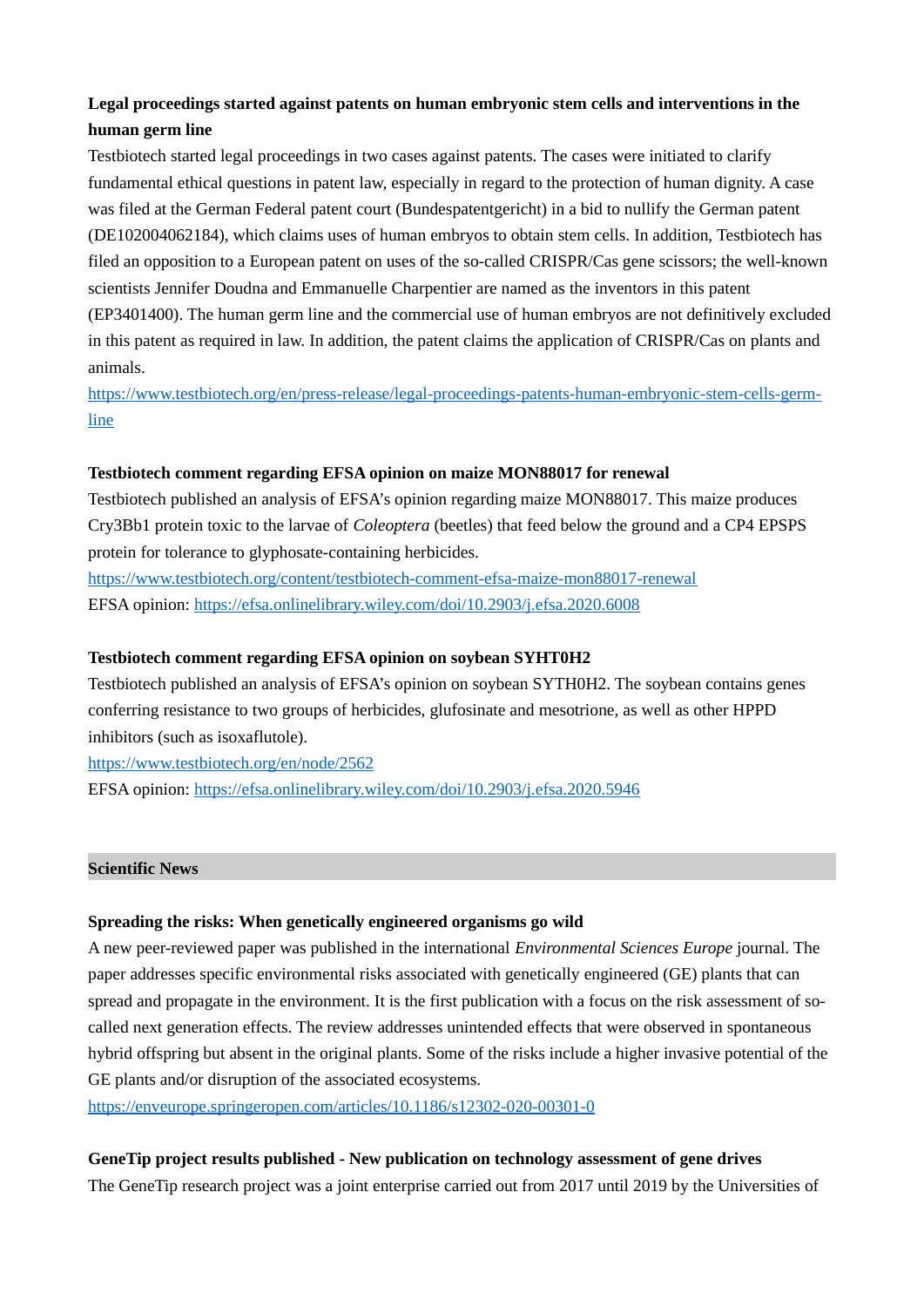Bremen and Vechta, the University of Natural Resources and Life Sciences, Vienna and Testbiotech, Munich. The researchers focused on risks associated with the spread of newly designed genetically engineered organisms into the environment. In particular, the project examined plants and animals with a so-called gene drive. The results have now been published in full by the Springer Publishing Company in a book titled "Gene Drives at Tipping Points".

<https://www.testbiotech.org/en/news/genetip-project-results-published> Springer Book "Gene Dives at Tipping Points" (open access): <https://link.springer.com/book/10.1007/978-3-030-38934-5>

### **News from EFSA**

## **Scientific advice on Testbiotech requests for internal review of Commission Implementing Decisions (EU) No 2019/2083 and 2019/2084 on soybean MON 89788 and soybean A2704‐12**

In February, EFSA published an assessment of requests Testbiotech had filed regarding soybean MON 89788 and soybean A2704‐12. EFSA rejected Testbiotech's claims regarding the necessity of new field trials reflecting the different management practices and meteorological and agronomic conditions under which soybean A2704‐12 and soybean MON 89788 are expected to be grown, as well as new feeding studies with whole feed and food from these GM soybeans.

<https://efsa.onlinelibrary.wiley.com/doi/10.2903/sp.efsa.2020.EN-1805>

# **Public consultation on the GMO Panel draft scientific opinion on the evaluation of existing guidelines for the molecular characterisation and environmental risk assessment of genetically modified plants obtained through synthetic biology**

EFSA has launched an open consultation on its draft scientific opinion on the evaluation of existing guidelines for the molecular characterisation and environmental risk assessment of genetically modified plants (GMPs) obtained through synthetic biology (SynBio). Comments can be submitted until 26 May. [http://www.efsa.europa.eu/en/consultations/call/public-consultation-gmo-panel-draft-scientific-opinion](http://www.efsa.europa.eu/en/consultations/call/public-consultation-gmo-panel-draft-scientific-opinion-evaluation)[evaluation](http://www.efsa.europa.eu/en/consultations/call/public-consultation-gmo-panel-draft-scientific-opinion-evaluation)

An external report regarding this subject was also published: <http://www.efsa.europa.eu/en/supporting/pub/en-1687>

# **Public consultation on the draft EFSA Scientific Committee opinion "Evaluation of existing guidelines for their adequacy for the microbial characterisation and environmental risk assessment of microorganisms obtained through synthetic biology"**

EFSA's Scientific Committee launched an open consultation on its draft opinion "*Evaluation of existing guidelines for their adequacy for the microbial characterisation and environmental risk assessment of microorganisms obtained through synthetic biology"*. Comments can be submitted until 26 May.

<http://www.efsa.europa.eu/en/consultations/call/public-consultation-draft-efsa-scientific-committee-opinion>

An external report regarding this subject was also published:

<https://efsa.onlinelibrary.wiley.com/doi/abs/10.2903/sp.efsa.2020.EN-1664>